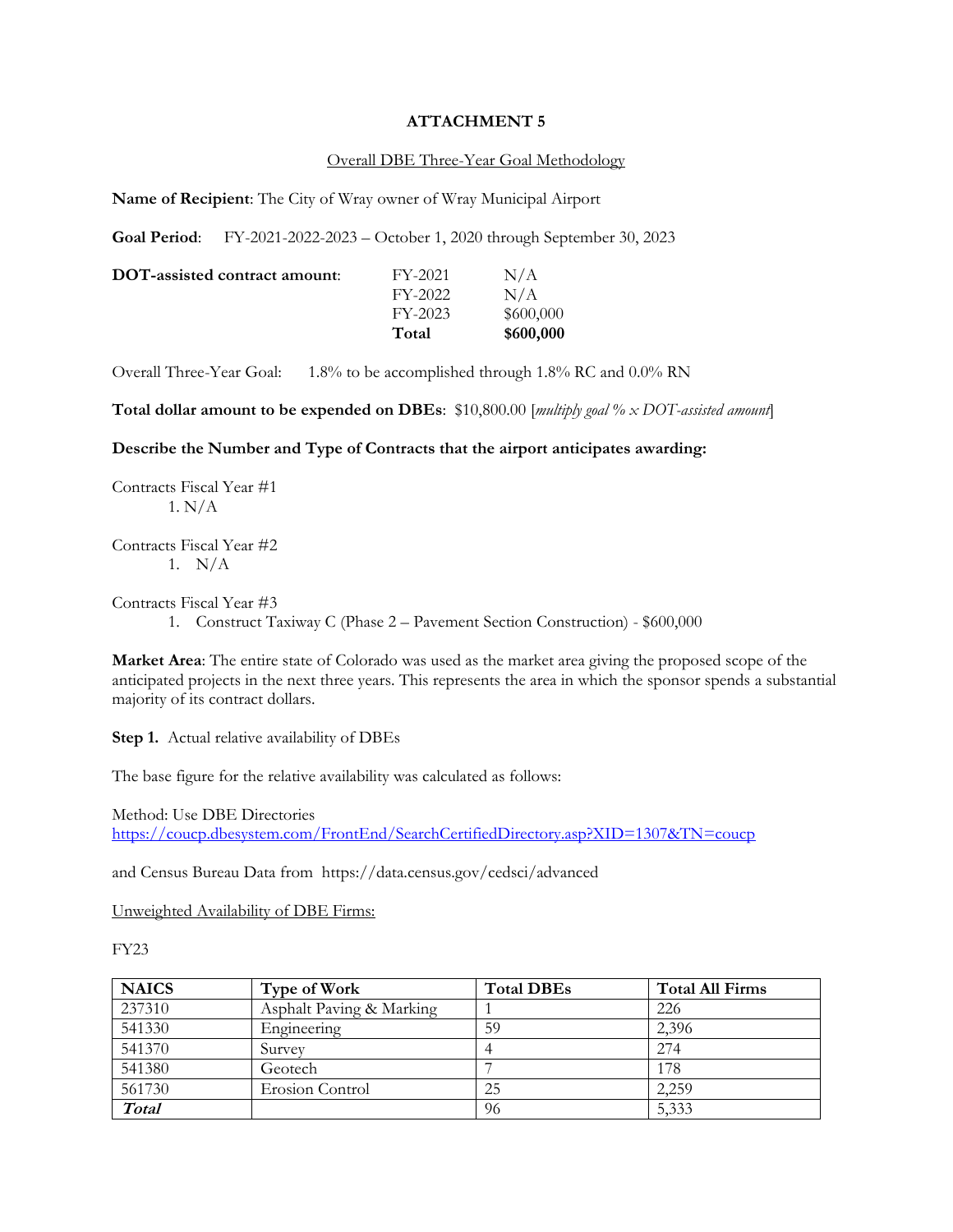The data source or demonstrable evidence used to derive the numerator was: <https://coucp.dbesystem.com/FrontEnd/SearchCertifiedDirectory.asp?XID=1307&TN=coucp>

The data source or demonstrable evidence used to derive the denominator was: <https://data.census.gov/cedsci/advanced>

Dividing the total number of DBEs by the total number of All Firms gives a base DBE availability figure for each contract. The availability figures for all contracts were then combined and averaged to provide the basis for the three-year overall goal.

The base goal projections are as follows:

- Fiscal Year #1  $N/A$
- Fiscal Year  $\#2 N/A$
- Fiscal Year  $\#3 1.8\%$

Base of DBE Goal: 1.8%

## **Step 2: Adjustments to Step 1 base figure**

After calculating a base figure of the relative availability of DBEs, evidence was examined to determine what, if any, adjustment to the base figure was needed in order to arrive at the overall goal.

### Past History Participation

Not enough historical data on DBE participation is available to reference to make an adjustment to the Step 1 base figure; therefore, the City of Wray is adopting the Step 1 base figure as the overall goal for this three-year goal period.

### Disparity Study

Furthermore, there are no current disparity studies for the local market area or recent legal case information from the relevant jurisdictions to show evidence of barriers to entry or competitiveness of DBEs in the market area that is sufficient to warrant making an adjustment to the base goal.

# **Breakout of Estimated "Race and Gender Neutral" (RN) and "Race and Gender Conscious" (RC) Participation**.

The City of Wray will meet the maximum feasible portion of the overall goal by using RN means of facilitating DBE participation.

- 1. Arranging solicitations, times for the presentation of bids, quantities, specifications, and delivery schedules in ways that facilitates DBE, and other small businesses, participation;
- 2. Providing technical assistance and other services;
- 3. Ensuring distribution of DBE directory, through print and electronic means, to the widest feasible universe of potential prime contractors;

The City of Wray estimates that in meeting the established overall goal of 1.8%, it will obtain 0.0% from RN participation and 1.8% through RC measures.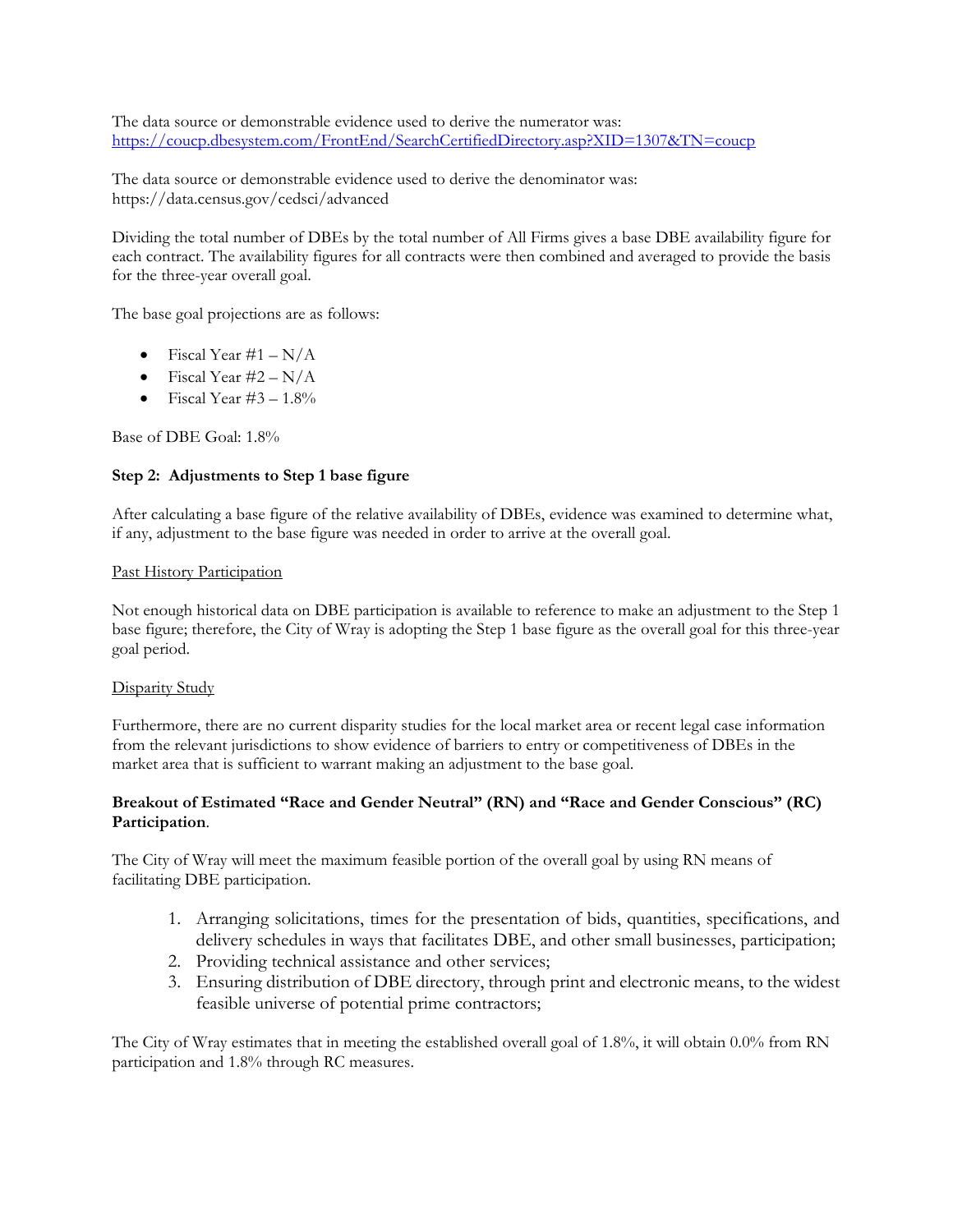This breakout is based on:

a) The City of Wray does not have a history of DBE participation or over-achievement of goals to reference and expects to obtain its DBE participation through the use of DBE contract goals or a conscious effort to obtain DBE participation. Therefore, the entire goal of 1.8% is to be obtained through race-conscious participation.

The City of Wray will adjust the estimated breakout of RN and RC DBE participation as needed to reflect actual DBE participation [*see §26.51(f)*] and track and report RN and RC participation separately. For reporting purposes, RN DBE participation includes, but is not necessarily limited to the following: DBE participation through a prime contract obtained through customary competitive procurement procedures; DBE participation through a subcontract on a prime contract that does not carry a DBE goal, DBE participation on a prime contract exceeding a contract goal, and DBE participation through a subcontract from a prime contractor that did not consider a firm's DBE status in making the award.

## PUBLIC PARTICIPATION

### **Consultation**:

In establishing the overall goal, the City of Wray provided for consultation and publication. This process included consultation with minority, women's, and general contractor groups, community organizations, and other officials or organizations which could be expected to have information concerning the availability of disadvantaged and non-disadvantaged businesses, the effects of discrimination on opportunities for DBEs, and the City of Wray's efforts to establish a level playing field for the participation of DBEs. The consultation included a scheduled, direct, interactive exchange with as many interested stakeholders as possible focused on obtaining information relevant to the goal setting process, and was conducted before the goal methodology was submitted to the operating administration for review. Details of the consultation are as follows.

The consultation engaged in was a teleconference, which was held October 14th between 1:00 and 1:30 MT.

The following comments were received during the course of the consultation: [*If no comments were received, so state*]

A notice of the proposed goal was published on the City of Wray's official website before the methodology was submitted to the FAA.

If the proposed goal changes following review by the FAA, the revised goal will be posted on the City of Wray's official website.

Notwithstanding paragraph (f)(4) of §26.45, the City of Wray's proposed goals will not be implemented until this requirement has been met.

# **Public Notice Language***:*

# **PUBLIC NOTICE**

The City of Wray hereby announces its proposed Disadvantaged Business Enterprise (DBE) participation goal of 1.8% for FAA-funded contracts/agreements. The proposed goal pertains to federal fiscal years 2021 through 2023. A teleconference will be held on **October 14th between 1:00 and 1:30 MT** for the purpose of